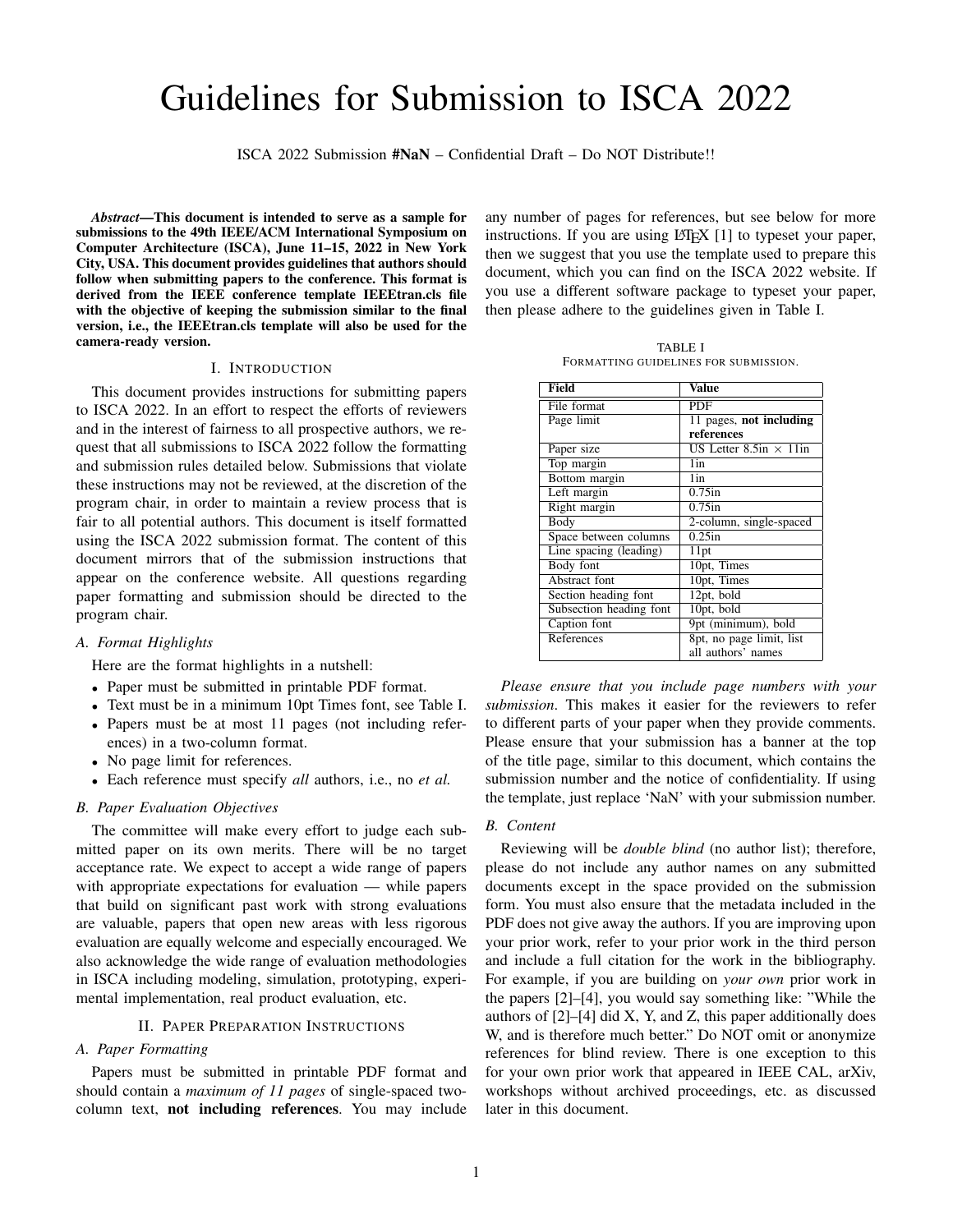Figures and Tables: Ensure that the figures and tables are legible. Please also ensure that you refer to your figures in the main text. Many reviewers print the papers in gray-scale. Therefore, if you use colors for your figures, ensure that the different colors are highly distinguishable in gray-scale.

References: There is no length limit for references. *Each reference must explicitly list all authors of the paper. Papers not meeting this requirement will be rejected.* Since there is no length limit for the number of pages used for references, there is no need to save space here.

# III. PAPER SUBMISSION INSTRUCTIONS

#### *A. Guidelines for Determining Authorship*

IEEE guidelines dictate that authorship should be based on a *substantial intellectual contribution*. It is assumed that all authors have had a significant role in the creation of an article that bears their names. In particular, the authorship credit must be reserved only for individuals who have met each of the following conditions:

- 1) Made a significant intellectual contribution to the theoretical development, system or experimental design, prototype development, and/or the analysis and interpretation of data associated with the work contained in the article;
- 2) Contributed to drafting the article or reviewing and/or revising it for intellectual content; and
- 3) Approved the final version of the article as accepted for publication, including references.

A detailed description of the IEEE authorship guidelines and responsibilities is available online.<sup>1</sup> Per these guidelines, it is not acceptable to award *honorary* authorship or *gift* authorship. Please keep these guidelines in mind while determining the author list of your paper.

# *B. Declaring Authors*

Declare all the authors of the paper upfront. Addition/removal of authors once the paper is accepted will have to be approved by the program chair, since it potentially undermines the goal of eliminating conflicts for reviewer assignment.

# *C. Areas and Topics*

Authors should indicate specific topics covered by the paper on the submission page. If you are unsure whether your paper falls within the scope of ISCA, please check with the program chair — ISCA is a broad, multidisciplinary conference and encourages new topics.

# *D. Declaring Conflicts of Interest*

Authors must register all their conflicts on the paper submission site. Conflicts are needed to ensure appropriate assignment of reviewers. If a paper is found to have an undeclared conflict that causes a problem OR if a paper is found to declare

<sup>1</sup>https://www.ieee.org/publications\_standards/publications/rights/ Section<sub>821</sub> html

false conflicts in order to abuse or 'game' the review system, the paper may be rejected.

Please declare a conflict of interest with the following people for any author of your paper. A conflict occurs in the following cases:

- 1) Between advisor and advisee forever.
- 2) Between family members forever.
- 3) Between people who have collaborated in the last 5 years. This collaboration can consist of a joint research or development project, a joint paper, or when there is direct funding from the potential reviewer (as opposed to company funding) to an author of the paper. Coparticipation in professional activities, such as tutorials or studies, is not cause for conflict. When in doubt, the author should check with the Program Chair.
- 4) Between people from same institution or who were in the same institution in the last 5 years.
- 5) Between people whose relationship prevents the reviewer from being objective in his/her assessment.

'Service' collaborations, such as co-authoring a report for a professional organization, serving on a program committee, or co-presenting tutorials, do not themselves create a conflict of interest. Co-authoring a paper that is a compendium of various projects with no true collaboration among the projects does not constitute a conflict among the authors of the different projects. On the other hand, there may be others not covered by the above with whom you believe a COI exists, for example, an ongoing collaboration which has not yet resulted in the creation of a paper or proposal. Please report such COIs; however, you may be asked to justify them. Please be reasonable. For example, you cannot declare a COI with a reviewer just because that reviewer works on topics similar to or related to those in your paper. The program chair may contact co-authors to explain a COI whose origin is unclear.

Most reviews will be solicited among the members of the PC and the ERC, but other members from the community may also write reviews. Please declare all your conflicts (not just restricted to the PC and ERC) on the submission form. When in doubt, contact the program chair.

#### *E. Concurrent Submissions and Workshops*

By submitting a manuscript to ISCA 2022, the authors guarantee that the manuscript has not been previously published or accepted for publication in a substantially similar form in any conference, journal, or the archived proceedings of a workshop (e.g., in the ACM/IEEE digital libraries) — see exceptions below. The authors also guarantee that no paper that contains significant overlap with the contributions of the submitted paper will be under review for any other conference or journal or an archived proceedings of a workshop during the ISCA 2022 review period. Violation of any of these conditions will lead to rejection.

The only exceptions to the above rules are for the authors' own papers in (1) workshops without archived proceedings such as in the ACM/IEEE digital libraries (or where the authors chose not to have their paper appear in the archived